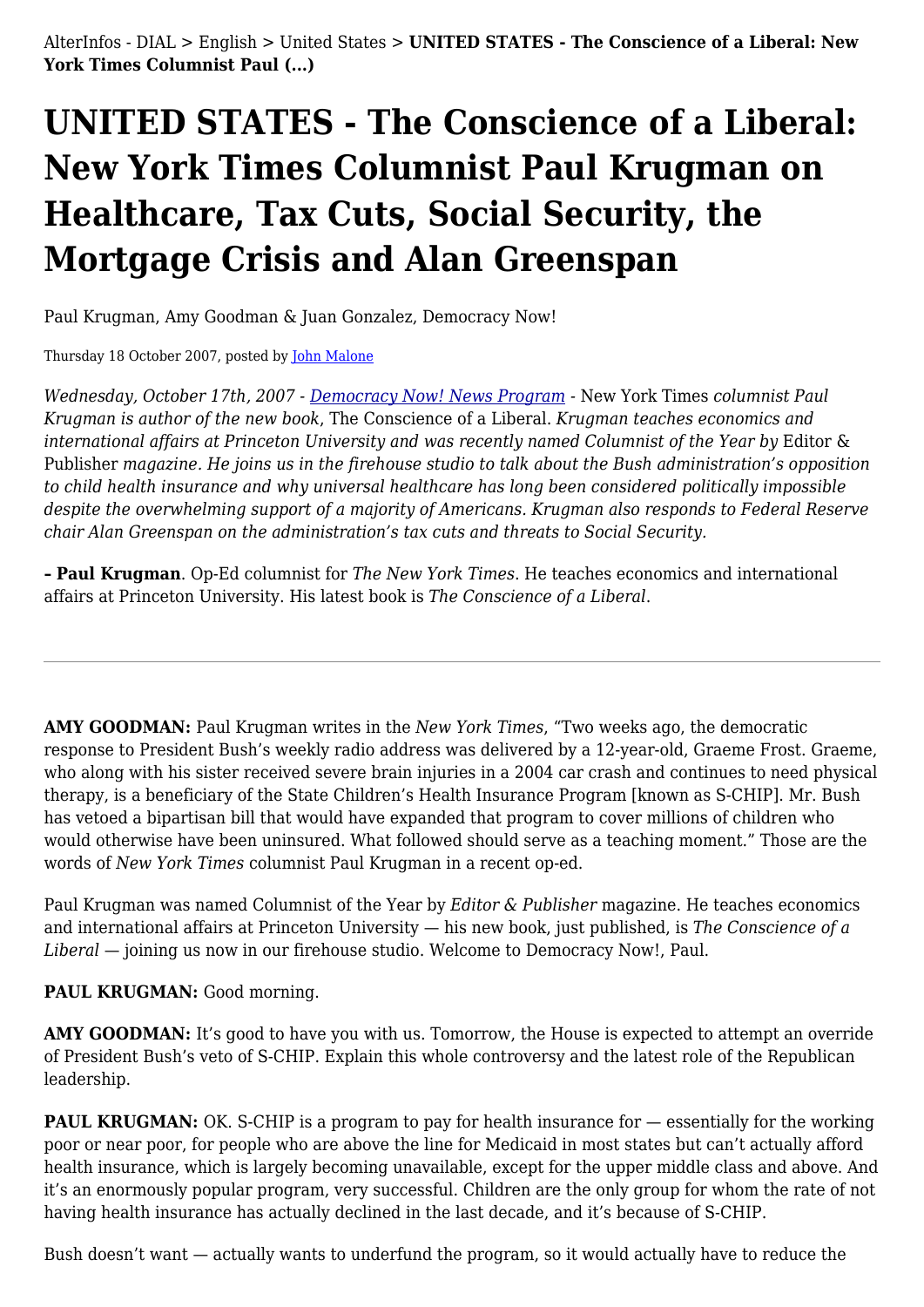number of people covered. Most people, even in the Republican — you know, substantial numbers of Republicans, as well as virtually all Democrats, want an expansion of the program.

The Democrats put a human face on it by showing Graeme Frost, who's — having him talk, as someone who is a perfect example of what the program is supposed to do. And the slime machine started up, went after the family of the Frosts, made all sorts of claims which turned out to be untrue, that they actually have lots of money, that it's not a real problem. And it wasn't just the bloggers — you know, everyone said, "Oh, those bloggers!" — but it was Rush Limbaugh, and now it turns out that a lot of it was being coordinated from the office of Senator Mitch McConnell, the Senate Minority Leader. So, it's a teaching moment. It's not actually that —

# **AMY GOODMAN:** Who in his office?

PAUL KRUGMAN: Oh, Stewart, an aide to McConnell, sent out an email to assorted reporters saying, you know, this is — look at what the bloggers have found: it's all a fake, this family has plenty of money. And, of course, it was untrue. So —

**JUAN GONZALEZ:** But the Republicans have been continuing to argue that the changes would allow families making as much as \$83,000 a year to benefit from the program?

**PAUL KRUGMAN:** You know, we have a real problem here with the "L" word. That's a lie. Just flat, it's a lie. It's not in the bill. I mean, there have been some proposals by some people, mostly Senator — not "Senator," Governor Spitzer in New York, where he's saying, well, possibly because New York is a very expensive place, we might need to do that. But it's not in the bill. So it's just a pure lie, and Bush repeats it over and over again. And no reporter apparently is willing to say this is just not true. Extraordinary. But, again, a teaching moment.

This is all — you know, in *Conscience of a Liberal*, I talk about this. This is really not very different from what's happened for four years-plus. You go back to Ronald Reagan, the 1964 speech that made him a national figure, a speech on behalf of Goldwater, and the same hard-heartedness, the same — you know, he made fun of John F. Kennedy for talking about millions of people going to bed hungry each night. And he said, "Ah, they were probably all on a diet." That's Reagan, 1964. Saint Ronald Reagan. It just hasn't changed.

**AMY GOODMAN:** I wanted to play a clip of the latest ad — this is from truemajority action.org — about another child who benefited from S-CHIP. As Graeme, the twelve-year-old, she was slimed, here is an ad about Bethany.

# **BETHANY:** Hi.

**ONSCREEN TEXT:** "Bethany looks healthy today...but at 3 months doctors discovered she had a serious heart condition. She needed an operation to save her life. When her parents couldn't pay for it, the government did."

# **BETHANY:** Yay!

**ONSCREEN TEXT:** "State Children's Health Insurance (S-CHIP) keeps her healthy today. Bethany's parents know S-CHIP works. Why doesn't George Bush? Healthcare for 800,000 children like Bethany costs…one week in Iraq. Which one do you value more?"

**BETHANY:** [holding a sign that says, "Don't veto me!"]

**AMY GOODMAN:** And Bethany holds up a sign that says, "Don't veto me!" And that's the end of the ad. Paul Krugman?

**PAUL KRUGMAN:** Well, I mean, this is what you need to do. It's, again, another perfect case, and people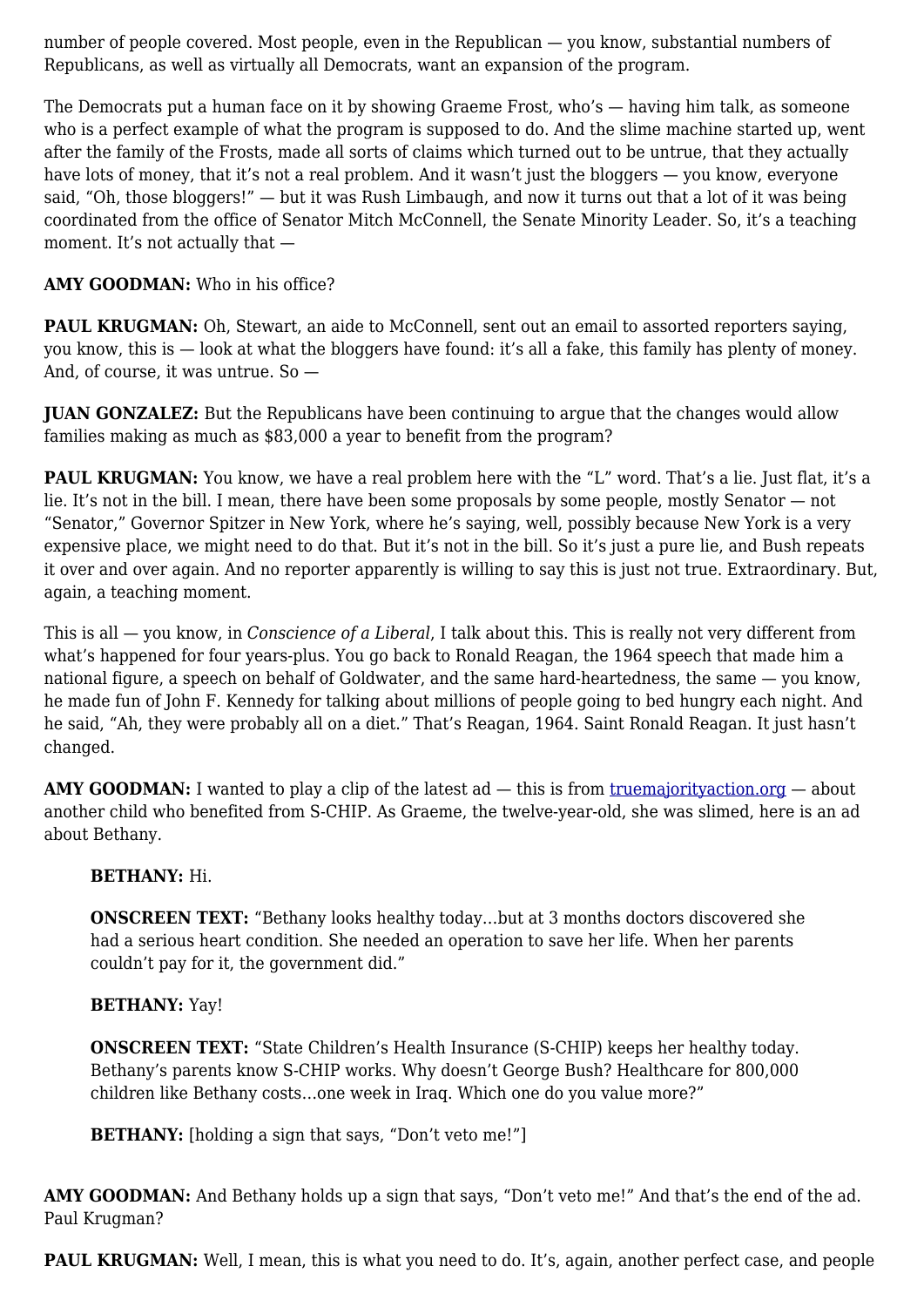who want to expand children's health insurance are using this. And, of course, *National Review* has an article out there saying, well, this is another — you know, that she doesn't deserve it, or rather the family doesn't deserve it because her mother once had a job that had health insurance and she quit it, and then she had a baby — of course, seven years later. And, you know, it's incredible. But this is — you know, but this is actually what's different — these are actually not that different from stories we've seen for decades, the sliming and the whole attacks — this is standard operating procedure. What's new is that you've got an effective progressive movement that is fighting back and is managing to basically catch them in the act and turn it against them.

**AMY GOODMAN:** Paul Krugman, you write in your book, *Conscience of a Liberal*, about the moment that, well, the US could have adopted single-payer back in Truman's time.

# PAUL KRUGMAN: That's right.

AMY GOODMAN: Explain the history.

**PAUL KRUGMAN:** OK, it's — you know, right at the time just — time of the New Deal, the time when all advanced countries were building a basic set of social insurance programs, the natural thing was to include some kind of healthcare. And actually FDR thought of including health insurance in Social Security, but decided that was one step too far politically, so didn't go that far. And right after World War II, Harry Truman wanted to have national health insurance, which made perfect sense and would have been at that point — that was a good moment. The insurance lobby wasn't the monster it is today. The drug lobby didn't exist. You know, all the things that stand in the way.

But it failed. And it failed because the opposition of the American Medical Association, which has been a constant throughout this. But it failed crucially because Southern whites said, no, this will lead to integrated hospitals, and we won't let it happen, which is — they were probably right. When Medicare came in — and one of the reasons they were bitterly opposed to Medicare was they were afraid it would integrate their hospitals, and it did. But it's — you know, you go through US history, try to understand US political history, and race always comes back, and even the rise of the conservative movement in the Republican Party, the victories. It's almost embarrassing. I talk a lot to political scientists, and you go through the numbers and the polls, and it all boils down — almost everything else goes away, except for five words: Southern whites started voting Republican. The backlash against the Civil Rights Movement explains almost everything that's happened in this country for the past forty-five years.

**AMY GOODMAN:** But the AMA, as well, can you talk about their role?

**PAUL KRUGMAN:** Well, the AMA — actually, they were foolish, because it — or maybe they were certainly — they opposed Medicare, as well. I mean, you know, the AMA had Ronald Reagan again making recordings, talking about the dangers of socialized medicine in an attempt to head off Medicare. But, look, at that point, the AMA was the — the health industry at that point was the AMA. Now, unfortunately, there are lots of other powerful players who also oppose reform. But they thought this might lead to some curbing of doctors' incomes, which it might have done. And, yeah, we have a problem, which is the  $-$  you know, if you like, the profit motive, individual financial stuff has left us with a grossly unfair and also grossly inefficient healthcare system, where we're the wonder of the advanced world. We're the only country that manages not to insure all of its citizens, and somehow we manage to spend twice as much as other countries in the process of doing that.

**JUAN GONZALEZ:** Now, in your book, you suggest that this battle over healthcare will become the way to reconstitute or bring back together some kind of a progressive movement in the country. Could you talk about that?

**PAUL KRUGMAN:** Yeah. I mean, I think we already have the progressive movement. That's a big change of the past ten years. I think we're just different. This is one of the things that makes me optimistic. But healthcare, healthcare is the huge hole in our system. It's the — you know, there are many other things, but if you wanted one single thing which is a tremendous hole in our safety net, it is the absence of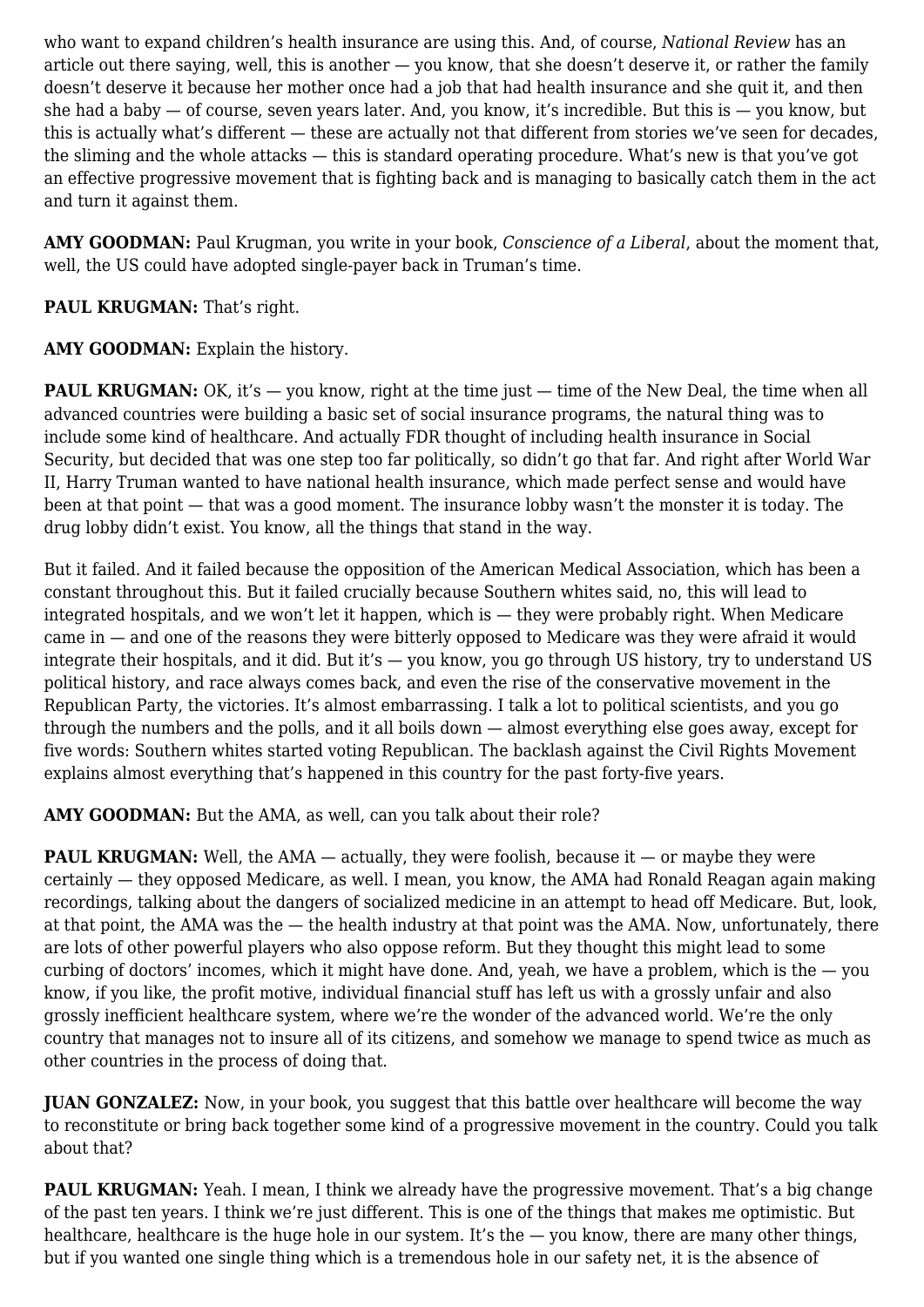universal healthcare. And it's unique. No other advanced country has large numbers of uninsured people. And our system is wildly inefficient.

So, it's two things. First, we can do an enormous amount of good, improve people's lives. I mean, you know, I know, oh, I think about eight people that I know fairly well who either don't have health insurance or are desperately afraid of losing it. And, you know, realistically, the kind of people I know are sort of upper middle class. You know, I don't spend a lot of time — which just tells you how pervasive this is. If I were talking to a lower-income group, it would be much, much worse. This is crazy. And you can do an enormous amount of good here, and you can actually save money in the process with healthcare reform. It would be a lot cheaper to cover everybody than to have our current system, which spends huge amounts of money basically trying to deny coverage to people. And then, beyond that, it can be a demonstration. We've had all of this anti-government rhetoric, all of this, you know, trying to help people just is destructive. Universal healthcare is a way to prove that you can actually do good things, and thereby set the stage for more, which is, of course, why Republicans are so — actually, the S-CHIP fight comes back to that. The S-CHIP fight is — the reason that Bush and much of the Republican leadership is so hostile to S-CHIP is not because they think it's a bad program, but because they think it's a good program, and that terrifies them. What bothers them so much is the fact that it works.

**AMY GOODMAN:** We're going to break. When we come back, I want to ask you about the Democratic candidates and their proposals — Clinton, Obama, Edwards. We're talking to Paul Krugman. He's the oped columnist for the *New York Times*, teaches economics and international affairs at Princeton. And he has a new book out; it's called *The Conscience of a Liberal*. Stay with us.

# [break]

**AMY GOODMAN:** Democratic presidential hopeful Hillary Clinton unveiled her new healthcare proposal last month. She explained it improved upon the healthcare plan she had proposed in 1993.

**SEN. HILLARY CLINTON:** Now, I know my Republican opponents will try to equate healthcare for all Americans with government-run healthcare. Well, don't let them fool us again. My plan does not create a single new government department, agency or bureaucracy. It is not a government takeover of healthcare. It is a public-private partnership that provides more choices. I call my plan the American Health Choices Plan. If you have private insurance you like, you can keep that insurance. If you like the doctor you have, you can keep seeing that doctor. If, however, you don't have health insurance or you don't like the insurance you have, you can choose from the same wide variety of private plans that members of Congress choose from.

**AMY GOODMAN:** Hillary Clinton. And, Paul Krugman, *New York Times* columnist, your response?

PAUL KRUGMAN: Well, it's a good plan. I mean, the sequence here has been that John Edwards broke the ice in February, and he came out with an actual doable, financeable plan that you can imagine actually passing and that was amazing. And, essentially, the Clinton plan and the Obama plan are — you know, if you're a real health policy wonk, there are some fine points that differ, but they're fundamentally the same plan. I actually have taken to calling it the "Demoplan." It is a route to universal healthcare. It's not exactly the program that I would have gone for in an ideal world without politics. You know, if I could do it — if I didn't have to worry about getting it through Congress and the various — you know, the political maneuvering that will take place, I'd probably just say, "Let's have Medicare for everybody." But this is not bad. This is a — and we can get the principle of universal healthcare established if any of these plans goes through.

I find myself actually sometimes pinching myself to say, "Am I dreaming?" because two-and-a-half years ago, the question was, could we stop Bush from privatizing Social Security? Now we're actually looking at the real possibility of universal healthcare by about 2010.

#### **AMY GOODMAN:** Single-payer?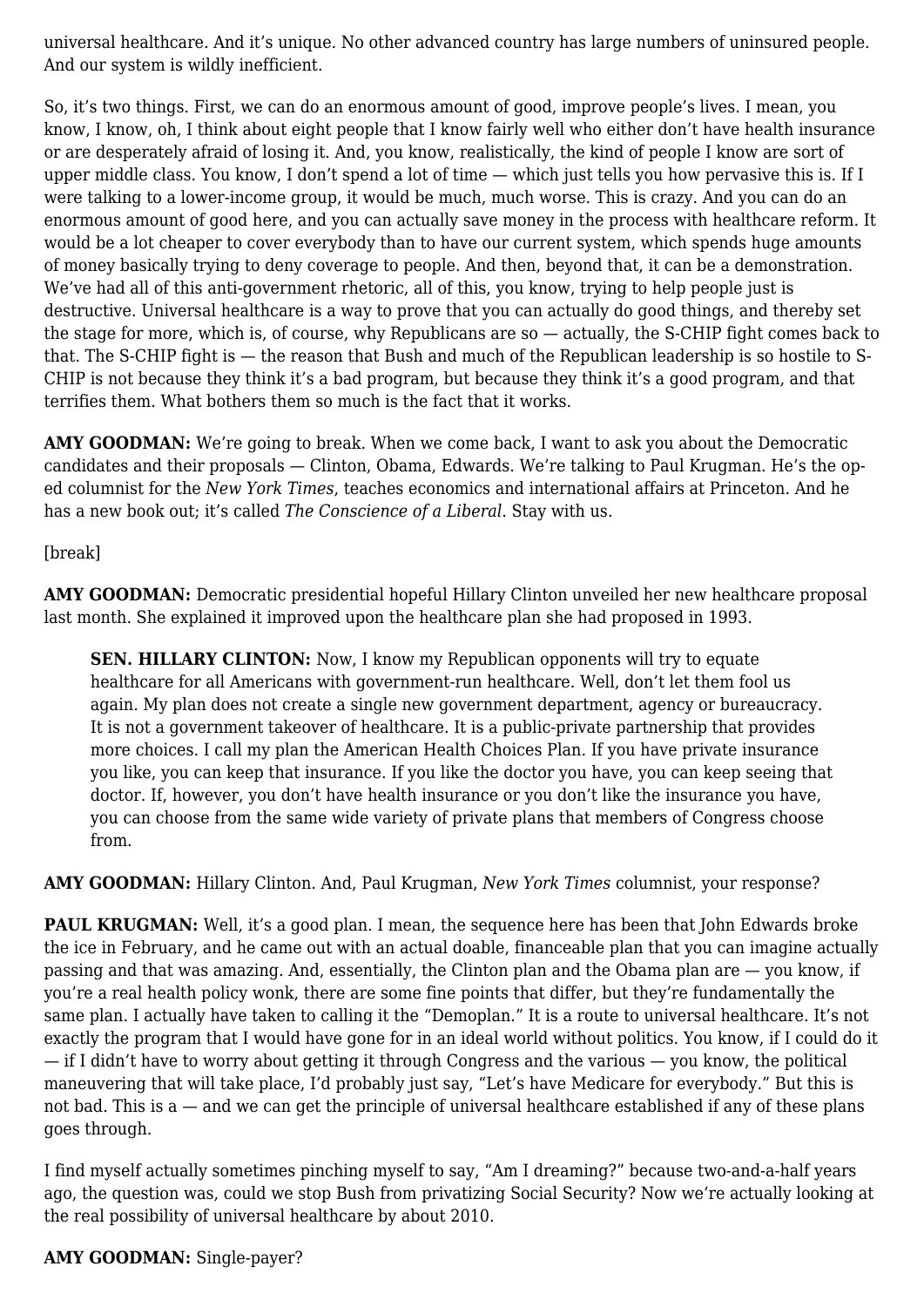**PAUL KRUGMAN:** These plans are interesting. They're not single-payer, but they can evolve into singlepayer. You know, single-payer would be Medicare for everybody. And there are problems — it's actually that's the right way to go in terms of the sheer economics. That's the cheapest, most efficient plan. The problem is it requires a fairly large substitution of taxes for healthcare premiums, which would be smeared as, you know, "This is just higher taxes, and you won't actually save any money." And it would also appear to reduce choice, and it probably wouldn't in reality. These plans give you — they build on the existing private insurance system, but crucially they also allow people to buy into a publicly run plan, which would compete and, I believe, actually would in the end kill the private plans in the competition. So it's a route that can lead to single-payer, but the main thing is it gets you universal coverage, and it gets you right away, and it doesn't require any legislation that doesn't look like something you could actually pass if you give me, you know, fifty-five Democrats in the Senate and 240 in the House.

**JUAN GONZALEZ:** I've been amazed in watching some of the Republican debates how little connection there is between many of the Republican candidates and this real crisis in healthcare, in terms of the kinds of proposals that they're suggesting. Your sense of what's going on with the Republicans?

**PAUL KRUGMAN:** Yeah, Stephen Colbert had that line  $-$  I think something about it will give you a break on the taxes you aren't paying to help you buy the insurance you can't afford. There really are not — look, Giuliani came out with his first big healthcare speech, and he, in the speech, initially, he never mentioned the word "uninsured." There's just no connection. They just don't  $-$  and I want to know who  $-$  you know, Mitt Romney, the plan he signed in Massachusetts is not what I would like, but it had some good features. But obviously that Mitt Romney got abducted and has been replaced with his evil clone, because the guy who's now running is all, you know, insurance. Actually, you can look at his slideshow, and basically he says the problem with our system is the people have too much insurance, and so they buy too much healthcare. I mean, that's it.

**AMY GOODMAN:** What does it say about American democracy that most of Americans want governmentrun, single-payer universal healthcare, and yet no Democrat is proposing it?

**PAUL KRUGMAN:** Yeah, alright. It's - you know, democracy is limited, but it's also true - let me make an excuse for the Democrats here. If you  $-$  it's one thing if people say  $-$  to ask people to approve this  $-$ 

AMY GOODMAN: I shouldn't say "no," by the way. Kucinich is proposing it.

**PAUL KRUGMAN:** Right. But — you know, and there's a Convers bill, the Medicare For All bill, and it's a fine piece of legislation, but we know it can't pass, and it can't pass, you know, because interest groups, politics. But also, confronted with an actual plan which substitutes just, not your choice, but actually substitutes a Medicare program for your current health insurance, some people might balk, and something that allows you to sort of glide into that, I think, is just easier to do.

I mean, I'm big for single-payer, if we could do it. But people get confused. There's the famous story everybody in the healthcare — all the healthcare guys talk about, about Senator John Breaux being confronted by one of his constituents, who says, "Senator, don't let the government get its hands on Medicare." Right? So we have people  $-$  you know, you have to  $-$  the perfect can be the enemy of the good here. I want to get universal healthcare — basic principle, every American is entitled — and once we've got that, then we can probably work towards what is the most efficient way to do that.

**AMY GOODMAN:** Paul Krugman, I interviewed Alan Greenspan, the former chair of the Federal Reserve, last month, and I asked him about your criticism of the claims that he makes about the housing bubble in his recently published memoir called *The Age of Turbulence*. I want to play an excerpt of the exchange with Alan Greenspan on this question. I began by reading from your article on Greenspan called "Sad Alan's Lament."

**AMY GOODMAN:** In his piece, Paul Krugman says, "Mr. Greenspan has just published a book in which he castigates the Bush administration for its fiscal irresponsibility.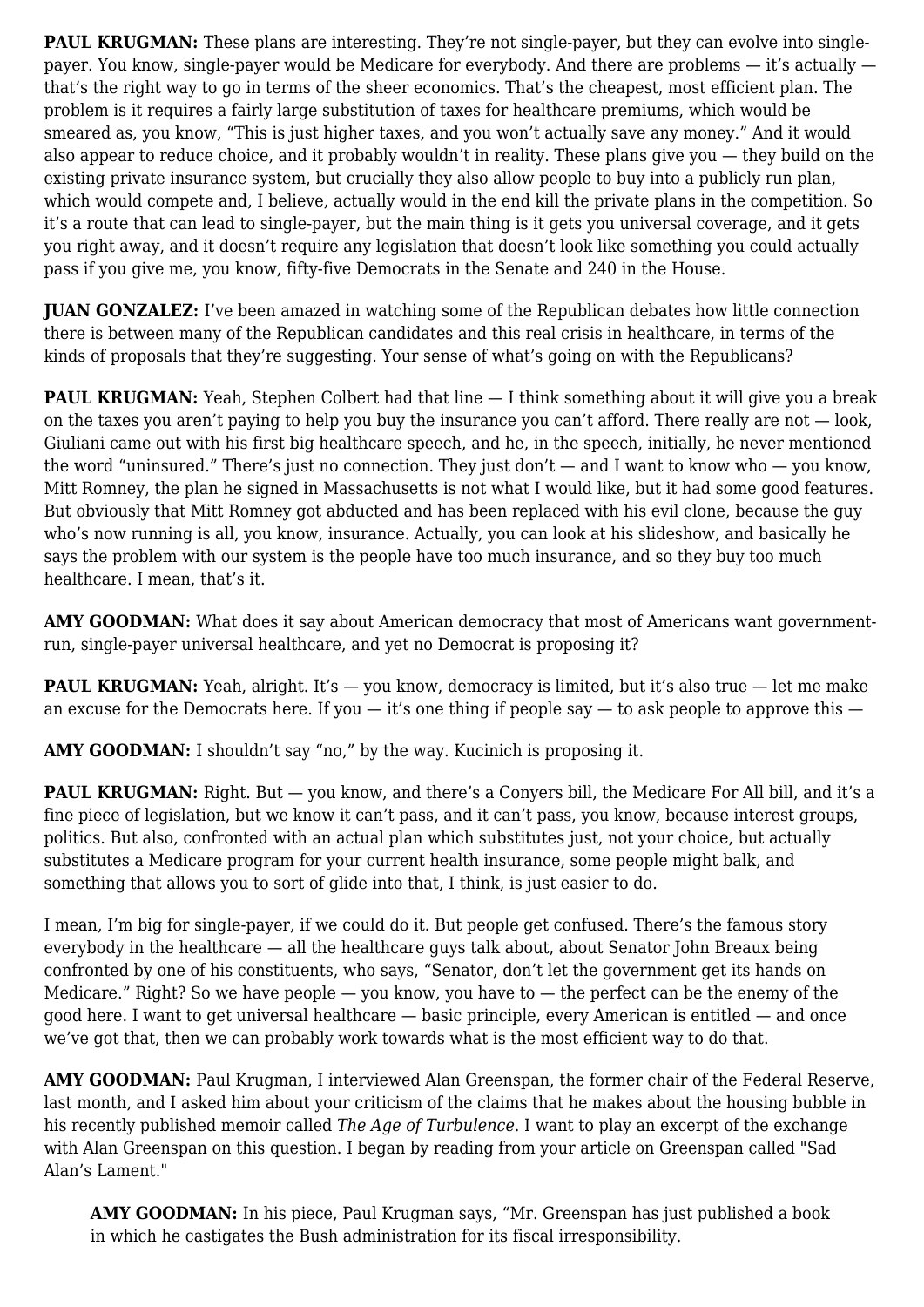"Well, I'm sorry," says Paul Krugman, "but that criticism comes six years late and a trillion dollars short."

He says that "Mr. Greenspan now says that he didn't mean to give the Bush tax cuts a green light, [and] that he was surprised at the political reaction to his remarks. "

He goes on to say the first big chance you had to clarify yourself came a few weeks after your initial testimony in 2001, when you appeared before the Senate Committee on Banking, Housing and Urban Affairs.

He says that, again and again you were offered the opportunity to say something that would help rein in runaway tax-cutting; each time evading the question, often replying by reading from your own previous testimony.

He said, "If anyone had doubts about Mr. Greenspan's determination not to inconvenience the Bush administration, those doubts were resolved two years later, when the administration proposed another round of tax cuts, even though the budget was now deep in deficit. And guess what? The former high priest of fiscal responsibility did not object."

And he goes on from there. He says in 2004, you "expressed support for making the Bush tax cuts permanent — remember, these are the tax cuts he now says he didn't endorse — and argued that the budget should be balanced with cuts in entitlement spending, including Social Security benefits, instead. Of course, back in 2001 he specifically assured Congress that cutting taxes would not threaten Social Security."

Your response, Alan Greenspan?

**ALAN GREENSPAN:** Well, I find it very unfortunate. Paul is a good economist. I have known him for years. He is wrong as fundamentally in many of the facts — in fact probably all of the ones you've just cited.

First of all, I was in favor of tax cuts of any type when it looked as though, according to all the technical experts, we were confronted with very large potential increases in surpluses. If we allowed those surpluses to run when the debt of the United States essentially went to zero, we would find that the federal government was beginning to accumulate huge amounts of assets of corporate business. There was to be no alternative to that. And if you look at the possibilities of what Lyndon Johnson or Richard Nixon would have done under those circumstances, it becomes extremely scary. It was only when it appeared that the forecasts were false that, indeed, we were not running in  $-$  or not likely to run into these large surpluses, and, indeed, they disappeared.

At that point, I reverted to my older position: namely, I was in favor of tax cuts, but only if they are matched by cuts in spending. And I therefore reverted to that position in congressional testimony in 2002 and 2003, in fact, to the point where I recall a number of congressmen asked me, "Do I understand you correctly? You're saying that you are in favor of the tax cuts, but only if spending is cut. If spending is not cut, were we to read from you that you are not supporting the tax cuts?" And I said, "That is correct." So Paul Krugman's view that somehow I didn't change my mind until after I got out of office is factually false. And, indeed, I did change my mind. I changed my mind in 2002 and 2003, largely because the whole notion of which fundamentally got me in favor of significant tax cuts without offsetting expenditures was a very special event which probably had not occurred in the United States for 150 years — namely, division of our total federal debt effectively going to zero.

**AMY GOODMAN:** That's the former head of the Federal Reserve, Alan Greenspan. Paul Krugman, your response?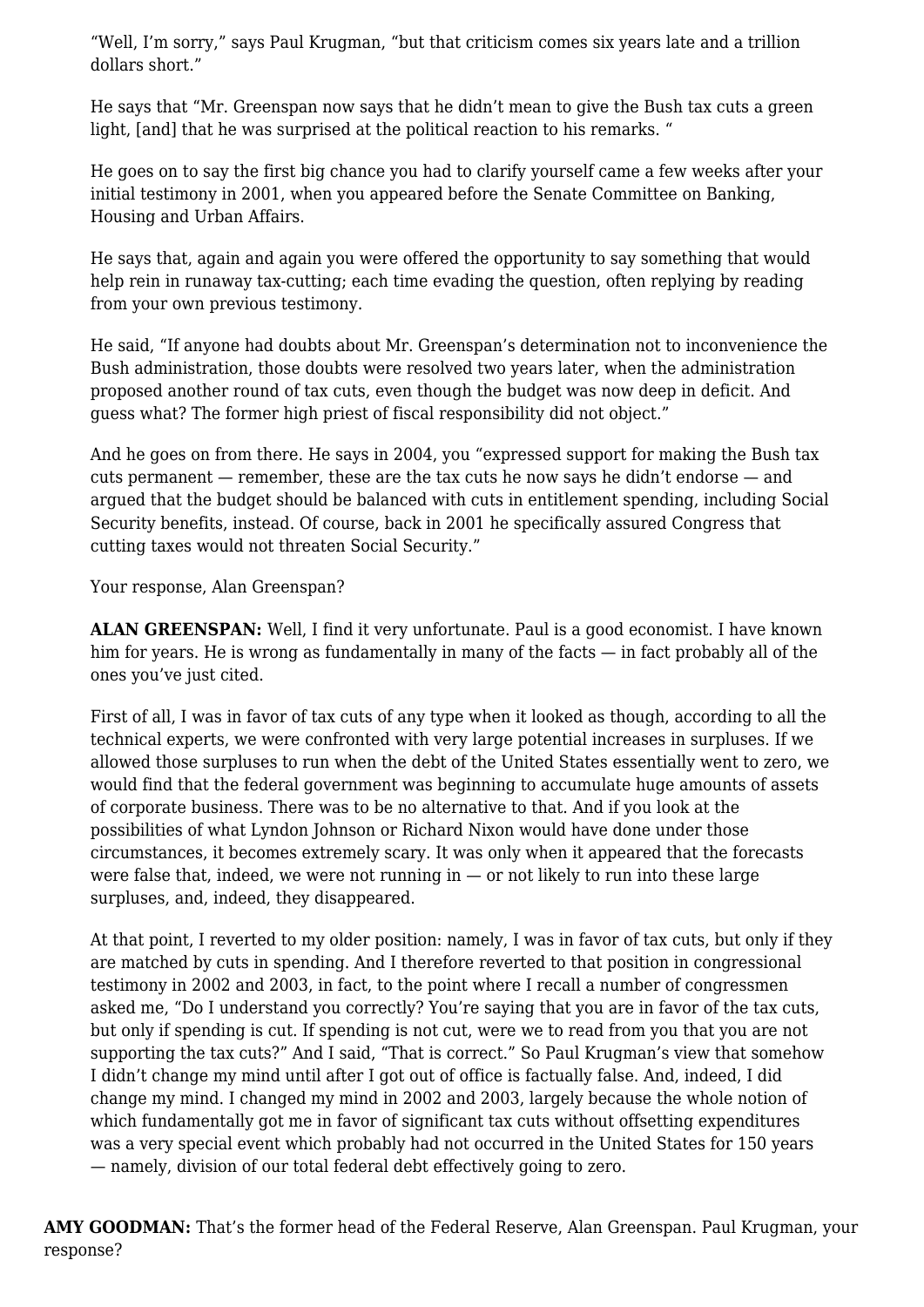**PAUL KRUGMAN:** What can you say? Did he ever say, "Gee, those tax cuts that I advocated were a mistake"? Never said that, as far as I know, and I looked at a lot of it. Did he ever — did he object when Bush proposed another round of tax cuts in 2003? No, he didn't. So, you know, it's essentially for it.

I mean, Greenspan played essentially a game of Three-Card Monte. In fact, it's a twenty-five-year-long card game of Three-Card Monte. In 1982, there was the Greenspan Commission on Social Security, which raised payroll taxes, which is the tax that falls most heavily on ordinary working Americans, to generate a surplus in Social Security to pay for future payments. Then, in 2001 he comes out in favor of tax cuts to eliminate a surplus, which is primarily, even at that point, the surplus generated by his previous tax increase on Social Security, but he doesn't propose cutting that tax. He proposes cutting income taxes on high-income people. And then, when the surplus goes away, which it did almost instantly — and, of course, he's lying when he says that everybody believed we had these huge surpluses. I wrote a book right at the time called *Fuzzy Math* saying — explaining all the reasons why you shouldn't actually believe in those surpluses, those surplus projections. As soon as the surpluses went away, he said, "Oh, well, we've got to cut Social Security benefits." So it was really raise taxes to protect Social Security, use the resulting surplus to cut taxes for rich people, let's cut Social Security. An amazing story.

And he knew what he was doing in 2001. You can't — this is Greenspan. He was a Washington operator par excellence dating back to the Ford administration. When he said in his Greenspanspeak all this stuff about, you know, glide path to zero debt and all that, he understood that he was giving a full-speed-ahead for the Bush tax cuts, and then he danced around any attempt to hold him accountable for it.

**JUAN GONZALEZ:** And the current crisis continuing to explode, the housing crisis and especially the subprime situation, how do you see his role in that developing crisis?

PAUL KRUGMAN: Well, it's a mixture. I mean, I don't exactly say it was Greenspan's fault, because that would be too far. But he gave bad advice. He actually urged people to take adjustable-rate mortgages, you know, just at exactly the wrong moment. And he did a lot — he did a pretty good ostrich act on it. You know, the signs that there was something really going wrong were already there several years before the bust occurred, and Greenspan was a major denialist.

**AMY GOODMAN:** We asked him about it on *Democracy Now!*, Alan Greenspan, the former chair of the Federal Reserve, about the subprime lending crisis and his role in engendering the crisis by keeping interest rates low. This is what he said.

**AMY GOODMAN:** The subprime crisis that we are seeing today, many saying that you seriously contributed to this, laid the foundation with keeping the interest rates low.

**ALAN GREENSPAN:** Well, the subprime crisis did occur as a result of lower interest rates. The lower interest rates, however, are, if one takes a look at the whole context of rising home prices throughout the world, is clearly a global issue. It is the result of fundamental changes that occurred as a consequence of the end of the Cold War, and that housing bubbles appear in more than two dozen countries around the world, which screams for an explanation that is global, not individual. […]

We in the United States basically try to get mortgage interest rates up and slow the bubble. And remember, it's the bubble which created a goodly part of the problem which we have had in the subprime market. And we failed. And that tells us, basically, that it's the global forces that are at play here.

But just going — taking a step back, I think it would be a terrible mistake if we look at the subprime market and decide it should be eliminated, because I think it's been a very successful market to allow many people in this country to have homes, which wouldn't otherwise be able to have them. The subprime market has a lot of technical problems wrong with it, and there are many issues that are involved with financial securitization alike, which created difficulties. I hope in the process we don't eliminate the subprime market.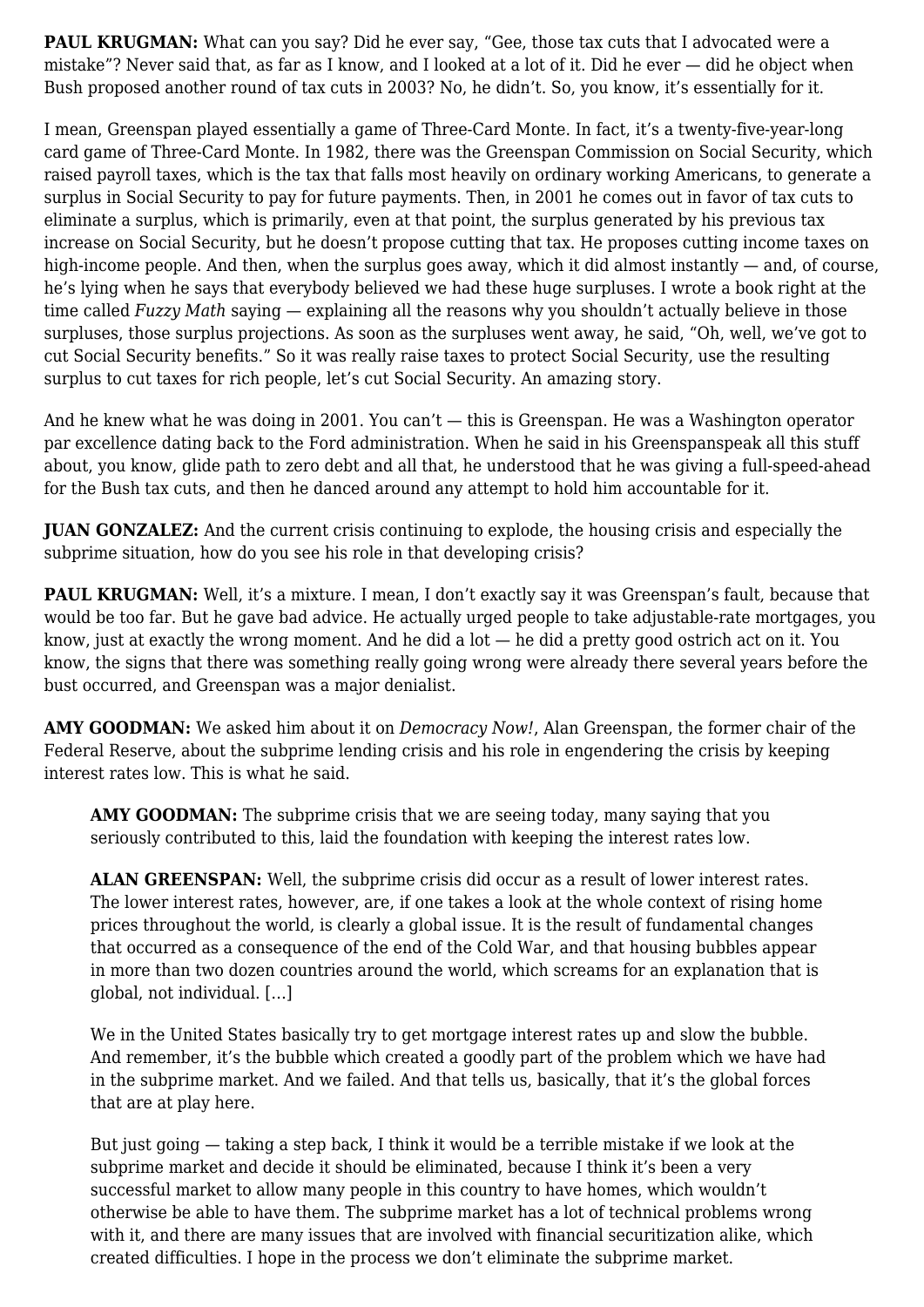#### **AMY GOODMAN:** That's Alan Greenspan. Paul Krugman, your response?

**PAUL KRUGMAN:** Actually, I hadn't heard that one. He's saying that we did a lot to try and stop the bubble. Boy, well into this, he kept on denying that there was a bubble. And even when — you know, there's the famous remark about froth: there might be a little bit of froth in the market. This is the point when it was clear — to me, at least — that we had a full-blown, you know, out-of-control bubble.

So, no, I don't blame him for the low interest rates. I think that was — the low interest rates were necessary. We had, as we say among my economist friends, a near-Japan experience in the US. We almost slid into a point where — a tailspin that you couldn't get out of. So the low interest rates were appropriate.

What was not right was the failure of the Fed to do any regulatory oversight. As we know, the late Ned Gramlich, member of the Federal Reserve Board, was warning, you know, plaintively, we've got a problem here in the subprime market. And Greenspan wouldn't listen. And more broadly, there was just this kind of runaway, as he says, securitization, fancy financial engineering that was clearly out of control, and no one was paying attention.

**JUAN GONZALEZ:** Well, that's what I wanted to ask you about, because I think that when I did some series of articles in February this year in the *Daily News* on this subprime explosion, one of the — the crisis, one of the things that came up was that many of these banks that were organizing the securitization of these loans were aware, that they had their own internal analysts. Emails showed up where analysts were saying, "Hey, this house is not worth this amount of money. Why are we buying these loans?" So that there was obviously a lot of knowledge within the financial industry of how precarious the situation was, yet they continue to market these securities and these mortgages.

**PAUL KRUGMAN:** Yeah. And we should point out also that there was a — Greenspan's right, you want some subprime lending. But there was a lot of predatory lending. There was clearly a lot of less-educated, lower-income people being deliberately steered into expensive, ultimately unpayable loans. And this was — and there has been no penalty. There was no oversight, and there's been no penalty for the banks that did that. And then the securitization, yeah, there's all this junk, these collateralized debt oblig— I get too technical, but, you know, basically there was — it was Enron redux, except much bigger than Enron. A lot of essentially phony accounting, phony labeling that pushed all this stuff into the portfolios of investors and allowed this thing to run out of control. And stuff will happen, things will happen. You can't prevent all of it. But it was clear that this is largely the Fed's area. This is — the Fed isn't just supposed to move interest rates up and down. It's also supposed to oversee the financial system and try to police these kinds of excesses. And under Greenspan, it didn't do any of that.

**AMY GOODMAN:** We're talking to Paul Krugman, op-ed columnist for the *New York Times*, voted best columnist by *Editor & Publisher* magazine, teaches economics and international affairs at Princeton University, and has a book called *The Conscience of a Liberal*. Were you surprised in watching Alan Greenspan interviewed throughout the country how rarely he was challenged by anyone?

**PAUL KRUGMAN:** No, that's a familiar — you know, given the enormous deference that was displayed towards the Bush administration for all these years. And Greenspan has a lot of influence. Nobody really wants to cross him. I mean, it's — hey, you know, I've been blackballed from the Fed summer conference at Jackson Hole, which I used to be a regular at, ever since I criticized him.

# **AMY GOODMAN:** What is that?

**PAUL KRUGMAN:** Oh, it's a big — there's a big annual meeting to discuss, you know, policy and economic results. And two years ago, the conference was devoted to a field, new economic geography, that I invented, and I wasn't invited. So, you know, I mean, no, I don't care. It's just —

**AMY GOODMAN:** When did you last personally speak to Greenspan?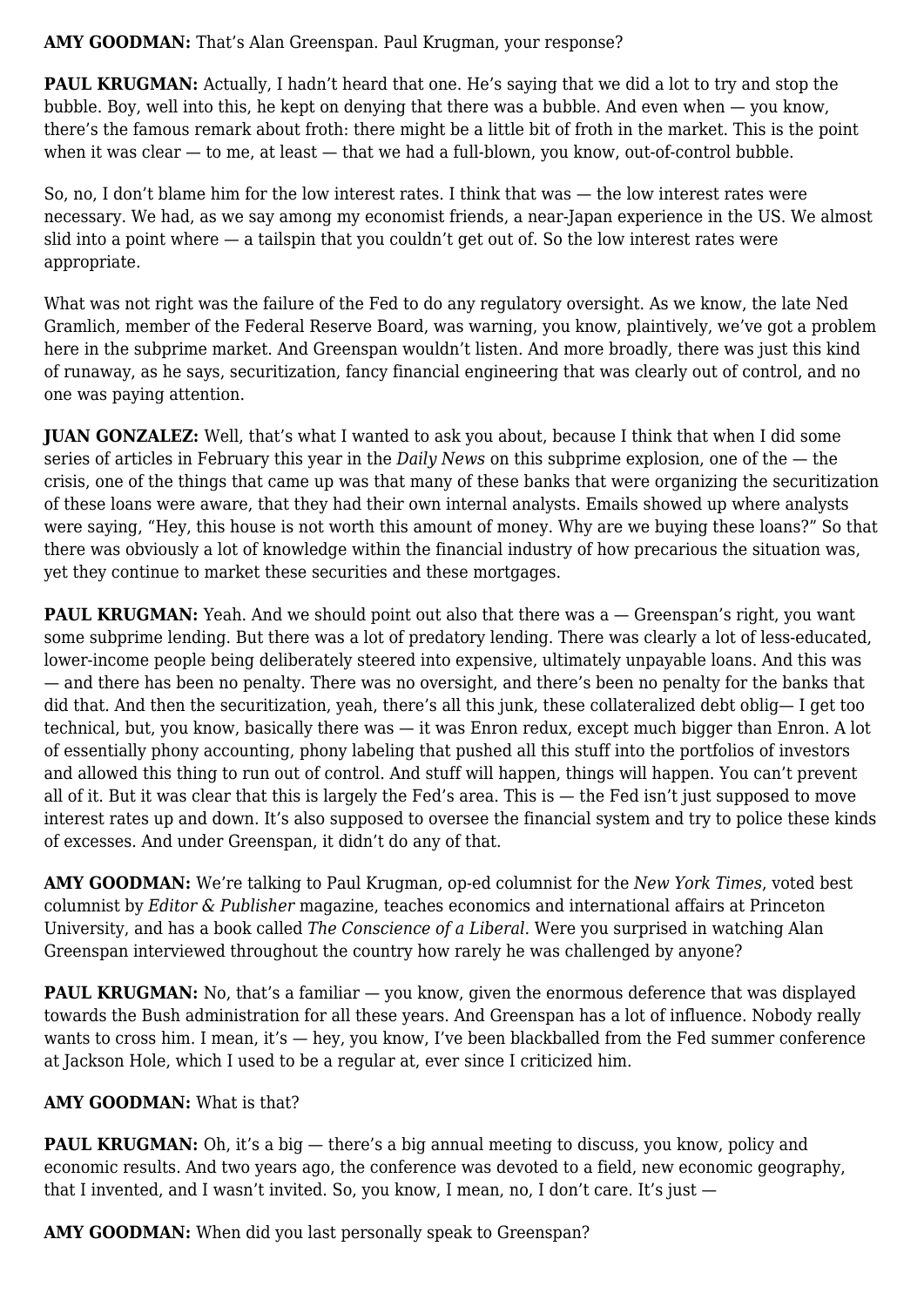**PAUL KRUGMAN:** In 2001, he called me after that article that was quoted about him refusing again and again. He called to complain, and we had a long and very unpleasant conversation. And that was my last time I spoke to him. Look, alright, you know, somebody said this is the way the world works. But I have been amazed, actually, at just how few probing interviews have been given. And this is a guy who has the disaster of the Bush tax cuts, which he played a big role in, and who certainly — there are now at least some questions about his tenure, because he's come out with his book in the middle of this catastrophic housing bust. And it's — most of the interviews have been, "O great man, tell us how great you were." And that is kind of funny.

AMY GOODMAN: I encourage people to go to our website at [democracynow.org](http://www.democracynow.org/article.pl?sid=07/09/24/1412226&tid=25) for our, well, almost hour with Alan Greenspan and Naomi Klein, author of *The Shock Doctrine: The Rise of Disaster Capitalism*. It was an interesting rare conversation with the former head of the Fed.

You wrote an interesting piece recently about Al Gore. What was it called? "Gore Derangement Syndrome"?

# **PAUL KRUGMAN:** Yeah.

**AMY GOODMAN:** He won the Nobel Peace Prize last week.

**PAUL KRUGMAN:** That's right. Yeah, this was, of course, a take. There was a — you know, five years ago, four years ago, when people who pointed out that Bush was actually a pretty bad guy were accused of Bush derangement syndrome, it's amazing now how people who five years ago or four years ago said what now everybody says were not only considered crazy leftists, were considered crazy. So I was making a joke now.

And Gore — OK, obviously the American people tried to choose Gore as president in 2000 — funny, the other guy ended up in the White House. And this denigration of Gore, 2000, also the press was — the Heathers of the press, as people said, went after him in the 2000 campaign, but afterwards even more so, because it was a guilty conscience. It was trying to smear Gore to, you know, take the stain of illegitimacy off the Bush administration. And it hasn't worked. Here's Gore, more respected, more credible than ever. He's just won the Nobel Peace Prize. Bush, around whom they tried to build a personality cult, is now in the doghouse, and it drives them crazy. People — and the rightwing response to the peace prize is incredible, I mean, saying, well, you know, Osama bin Laden once mentioned global warming, so we can lump Gore in with Osama bin Laden.

# **AMY GOODMAN:** *Wall Street Journal*?

**PAUL KRUGMAN:** The *Wall Street Journal* had an editorial. They never mentioned Gore's name. And they instead listed, you know, a couple of dozen people they think should have gotten the prize instead. It's just been wild to watch the — it drives them crazy. But this is, you know — in *Conscience of a Liberal*, I talk — this kind of craziness, everybody who isn't part of our gang must be smeared, must be totally discredited, this has been standard operating procedure for forty-plus years.

**JUAN GONZALEZ:** I'd like to ask you about immigration, obviously another major issue, and it's going to continue to be in the campaign, in the presidential campaign. Back in March of  $06 -$  you've written a couple of accounts, but this one in particular I remember, where you said that "immigration is becoming a major political issue. What are we going to do about it? Realistically, we'll need to reduce the inflow of low-skill immigrants. Mainly that means better controls on illegal immigration." And then you go on to criticize the Bush administration — not the Bush administration, Congress's harsh anti-immigration legislation from that year. But you do seem to raise questions that even a guest worker program that had a route to citizenship has problems. What is your sense of the immigration problem and how it should be resolved?

**PAUL KRUGMAN:** OK. It can't be resolved. It can only be managed. Immigration is an incredibly difficult issue for a liberal like myself, because, on the one hand, the immigrants themselves are people, and often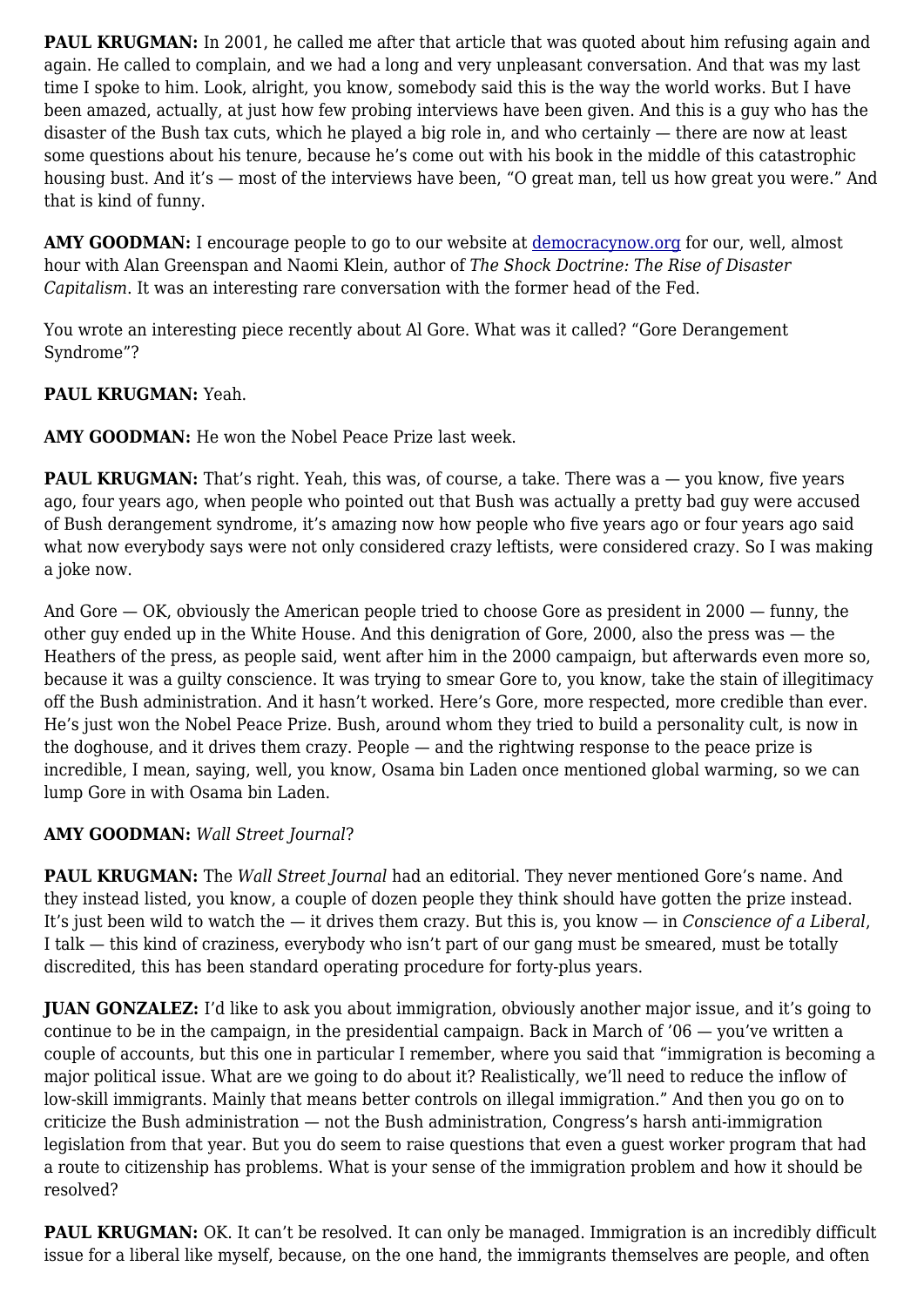by coming to the United States they're achieving an enormous improvement in their lives, and, you know, very few of us don't have immigrant parents or grandparents or great grandparents for whom the opportunity to come to this country was, you know, everything; on the other hand, it is in fact difficult to maintain a good welfare state — social insurance programs, Social Security, all of these things — if you don't have some ability to limit, especially low-skilled immigration. So there's a conflict, and you try and manage it as best you can.

And what you don't want — the reason that guest worker programs are such a terrible idea, from my point of view, is that they create a permanently disenfranchised class of low-status workers, or the hewers of wood and drawers of water are ending up not having a vote. In *Conscience of a Liberal*, I talk a lot about the politics of the Gilded Age, and one of the things that made it possible to have such dominance by the plutocracy in the late nineteenth, early twentieth century was the fact that a very large part of the workforce was non-naturalized workers. The lowest-paid workers didn't have a vote, in practice, in that period, which made — which helped to tilt the political balance to the right. And to some extent, we've been in that position in recent decades, as well. So I don't want the permanent guest worker program. I want the people who are already here, who came here for the best of reasons. People say, "Oh, they broke the law!" You know, they came here trying to get a better life. I want them to have a path to citizenship, but I don't want a permanent rotating class of low-skill workers who don't have a vote, which is what Bush wants.

**JUAN GONZALEZ:** But doesn't that also sort of evade the — as you were saying before, when you look throughout American history, race has played a much bigger part than we acknowledge in many of these issues. There's a racial component to the immigration movement, and also there's the issue of empire. As long as the United States has this dominant position in the world, more and more people are going to be coming here. What do you do about that?

**PAUL KRUGMAN:** Well, any advanced country. You know, the world is  $-$ 

**JUAN GONZALEZ:** Any advanced, right. All the advanced countries have the same problem.

**PAUL KRUGMAN:** Yeah, people want to come. But, look, no, there's an interesting — look, if you're on the moderate left, which is where I guess I am these days, you are internally conflicted about immigration, because you like the  $-$  you admire what the immigrants are trying to achieve, you don't have any personal animosity, but you worry about some of the consequences. If you're on the right, there's a tremendous division within the right between the business interest, who like cheap labor, and the voting base, which is essentially motivated by race and for whom Latinos and blacks and Asians are all in the same boat. And they just hate the immigrants. And that is splitting their party apart.

Now, in my book, I actually find all of this kind of encouraging, because it really means the growing Latino vote and, to a lesser extent, the growing Asian vote in the United States is a bloc that the right can't get, because ultimately their base won't let them reach out to these people. And it's actually one of the things that's shifting us in a more progressive direction in this country. It's  $-$  yeah, I mean, it is  $-$  the profile, and the political scientists have done — the profile of the anti-immigrant voter, of the people who are violently anti-immigrant, is the same as the profile of the people who are violently anti-black. It's the same people. It's the same motivations. It's the same psychology.

AMY GOODMAN: And what about African Americans and immigrants being pitted against each other?

**PAUL KRUGMAN:** There's some attempt to do that, but, you know, it's not actually playing out that way mostly. It happens now and then. It happens in places, you know, and the — yeah, I mean, I don't want to minimize it, but ultimately the economic interests are really quite similar. Yes, there are some competition in labor markets, but things like S-CHIP is going to reach out to both the families of immigrants and the families of African Americans. These things are ultimately — you know, economic class is the most important thing, not race.

**AMY GOODMAN:** And we're going to talk about the growing gap between rich and poor. We're talking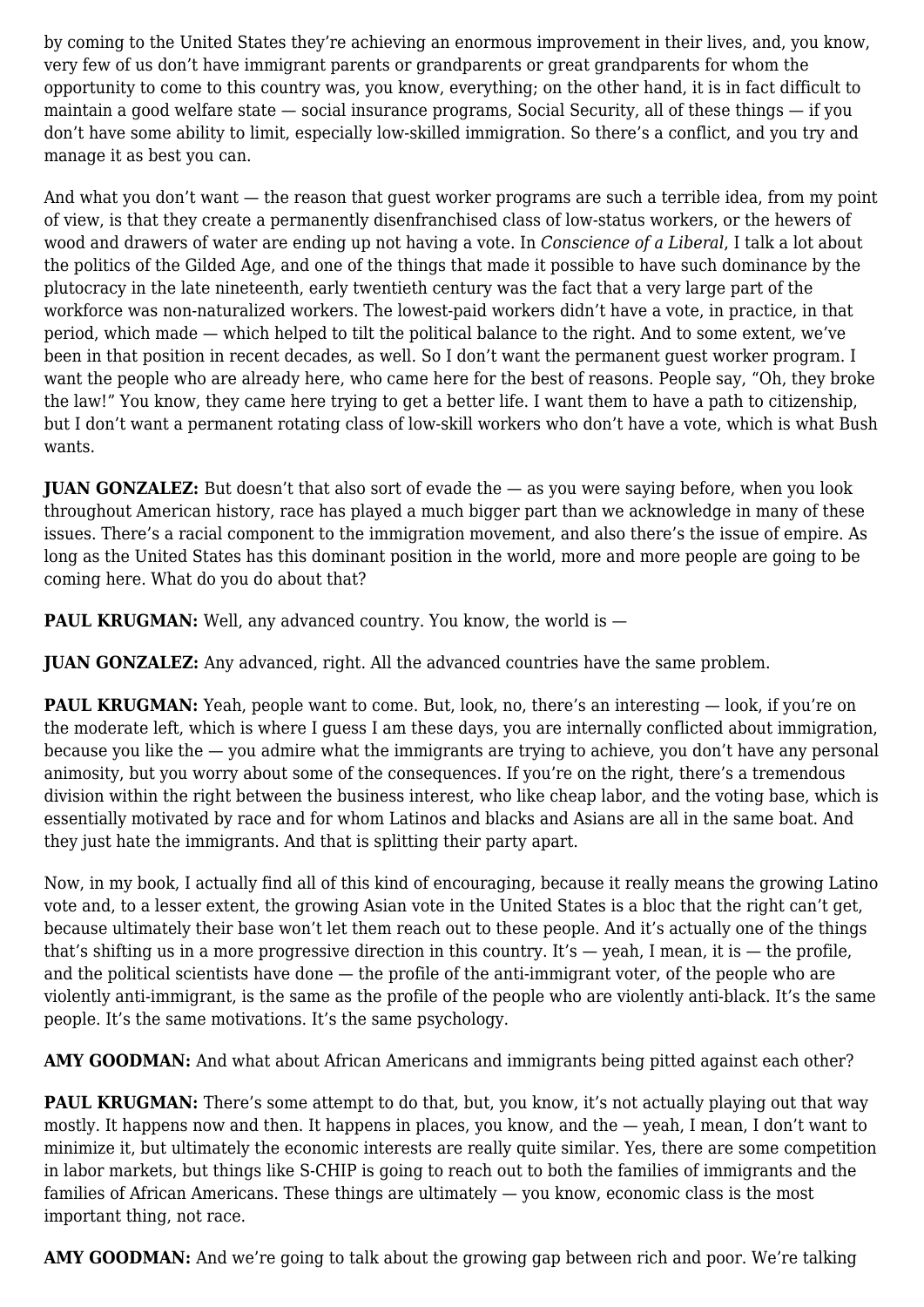with Paul Krugman. He has a new book; it's called *The Conscience of a Liberal*. Back in a minute.

[break]

**AMY GOODMAN:** Our guest for the hour is Paul Krugman, op-ed columnist for the *New York Times*, has a new book out. It's called *The Conscience of a Liberal*. He's a Princeton University economist. Juan?

**JUAN GONZALEZ:** I wanted to ask you about this phenomenon of private equity groups. They've mushroomed over the last few years. Many of them are now bigger than some of the biggest corporations in the country. And yet, the Democrats don't seem like they are even as willing to deal with this enormous tax dodge —

# **PAUL KRUGMAN:** Right.

**JUAN GONZALEZ:** — that these private equity groups have with the federal tax system.

**PAUL KRUGMAN:** Yeah, there's — it's funny. Nobody can figure out who made the decision, but somehow or other this tax loophole was created so that these people making a billion dollars a year are mostly paying of 15% tax rate on it as if it was capital gains, although it isn't. They haven't actually risked their own money in the process. Amazing stuff. And the Democrats are reluctant to take it on, which is —

# **JUAN GONZALEZ:** Why?

**PAUL KRUGMAN:** Because these people make a lot of campaign contributions. Look, this is  $-1$  think we're heading for a Democratic — solid Democratic majority, probably a Democratic White House. But the question is, who exactly are we going to be getting? Are we going to be getting the reincarnation of FDR, or are we going to be getting the reincarnation of Grover Cleveland? You know, this is a question. Are we going to get what in the Gilded Age — I talk about in *Conscience of a Liberal* — what they called a Bourbon Democrat, who was basically, you know, maybe a little bit less corrupt than the Republicans at the time, but not much, or are we actually going to get real reform? And this is an issue.

Chuck Schumer is essentially dragging his heels on doing something about closing this loophole. And he's doing it  $-$  I don't believe  $-$  he's personally, as far as I can tell, squeaky clean. But these guys are big campaign contributors, and he wants their millions for the 2008 campaign. That's — this is a problem. You know, we're not to — the Golden Age is not necessarily upon us.

**JUAN GONZALEZ:** Is it one of the reasons why the Democrats are doing so well financially in fundraising?

**PAUL KRUGMAN:** There's a lot of reasons. They actually have a lot of small contributors, a lot of big base. But, yeah, you know, you've got to say, the investment banking industry more broadly is one of the few industries that was somewhat Democratic-leaning, even during the high tide of the Republicans. And it's a problem. You know, I understand. I can sympathize at some level with the Democratic Senatorial Campaign Committee, but they really should take a stand.

**AMY GOODMAN:** Groups like Fortress, that John Edwards got in trouble with, because  $-$ 

**PAUL KRUGMAN:** Didn't actually. I mean, that's terribly unfair. You know, he did some work for them, but that doesn't mean that he was in any way corrupt. If anytime you do some work for somebody — as people have pointed out, I once gave a speech at Enron, not knowing that there was anything wrong, you know. So, what the hell. No, that's  $-$  but anyway, no, there is a  $-$ 

**AMY GOODMAN:** But ultimately, because he had invested with them also, he — and they had been involved with foreclosures —

PAUL KRUGMAN: So he pulled out.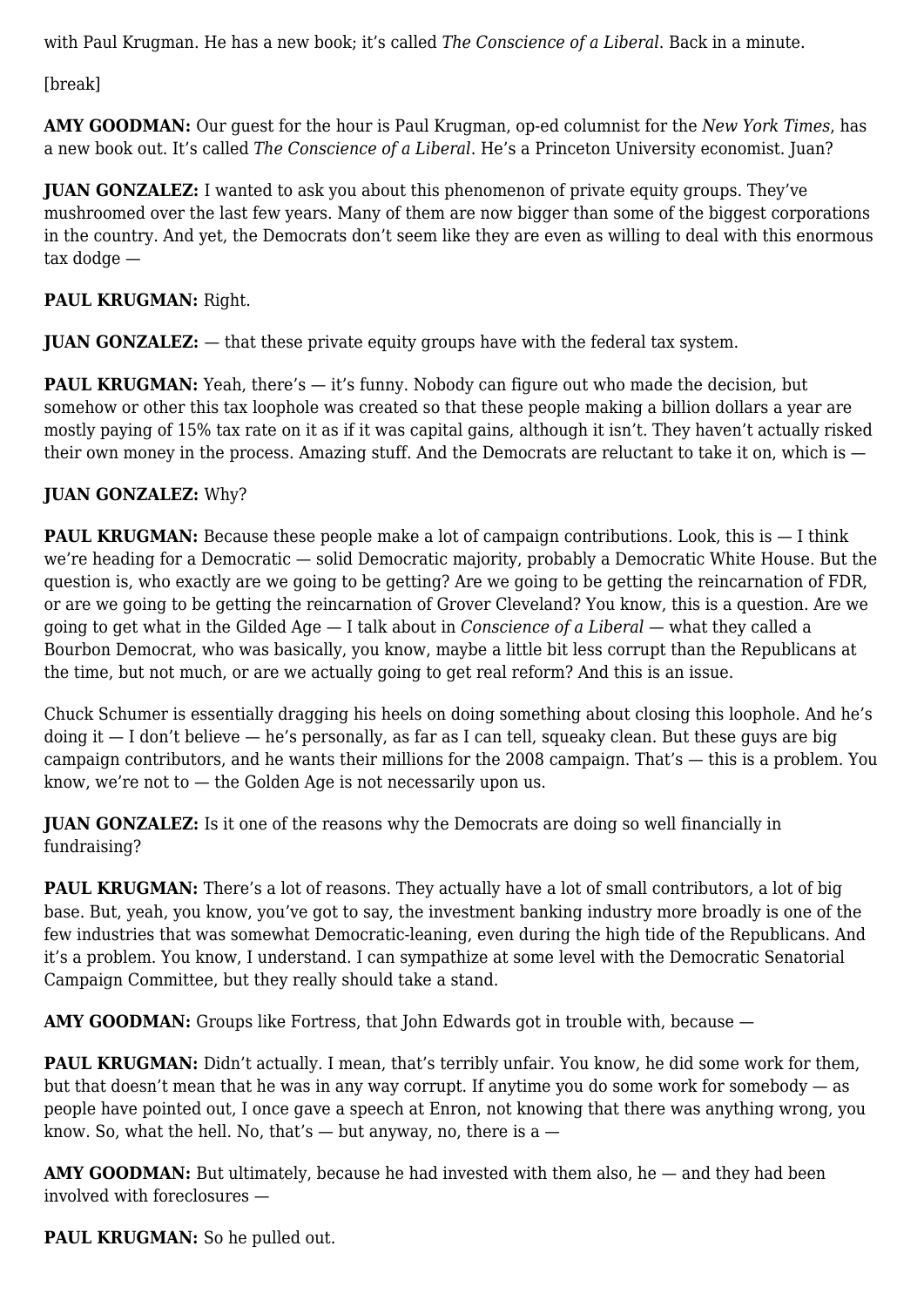**AMY GOODMAN:** — in New Orleans, he pulled out and set up another fund to help people who —

**PAUL KRUGMAN:** Right, right. But it wasn't any wrongdoing or even, you know, even poor management on his part. This stuff happens. But the  $-$  no, look, there is  $-$  there has been  $-$  and this even goes back to the New Deal. There has tended to be  $a$  — the one part of the business community that has tended to be relatively sympathetic to Democrats has tended to be the high finance. And the trouble is, right now high finance is also the epicenter of the new Gilded Age. It's where the enormous amounts of money are being made. And nobody wants — at least I don't want — I don't hate these guys. I don't want to punish them. There's no envy. I just want them to pay taxes like the rest of us.

#### AMY GOODMAN: And do you think it's going to change?

**PAUL KRUGMAN:** I think it will. I think in the end it's going to be just too glaring. If they go after — if we try to do a rollback of the Bush tax cuts, we try to have higher taxes on the wealthy to pay for healthcare for everybody, and we just happen to exempt the one group that happens to be large Democratic campaign contributors, that's going to be a real problem. That's going to be too big of an eyesore. And I don't think — that's the kind of hypocrisy that the GOP can get away with, because of its message machine, but I don't think the Democrats can.

**AMY GOODMAN:** Paul Krugman, can you talk — I mean, in your book, *The Conscience of a Liberal*, you're talking about the growth of the whole neoconservative movement over the years. Give us some historical context here and in parallel with the growth of the economic disparity between rich and poor.

**PAUL KRUGMAN:** Yeah. A big discovery I made in doing the research for *Conscience of a Liberal* is that politics has actually led the economics. It's not that we evolved into a new Gilded Age and we developed a right wing to support that. It's that we developed a right wing that wanted a new Gilded Age, and they got it. Really, you know, a lot of this goes back — there was always a back — there were always people who hated FDR, who hated the New Deal, hated Social Security, but in the '50s, they couldn't get anywhere. Eisenhower once wrote a letter to his brother saying that this is a tiny minority and they are stupid.

But in the '60s, they found their feet. Goldwater is actually less of  $a - I$  mean, he seized the Republican nomination, but much more important is first Reagan is the first central figure, because he found a way to exploit, found a rhetoric to exploit the white backlash against civil rights without actually being explicitly racist. So he talked about welfare queens driving Cadillacs. He talked about welfare cheats. He talked about — but he became governor of California largely by campaigning against the fair housing law. Nixon found the tactics. Nixon — you know, the dirty tricks, and it's amazing how many, not just the sort of legacy, but actually the people of the Bush administration are coming from the Nixon years. I mean, Roger Ailes of Fox News was Nixon's media adviser, right? They found these tactics. They found the moneyed interests wanted — supported the takeover of the Republican Party by people who really wanted to roll back as much of the New Deal as they could, but they were able to win elections by exploiting other issues, primarily race. And they were able to achieve about twenty-five years of political dominance in this country, largely by flipping the South and, to a certain extent, winning over, you know, the sort of Reagan Democrats in the North who were really upset about what amounts to the backlash against the Civil Rights Movement. It's an extraordinary story.

And they were able to transform the way  $-$  look, my favorite example is just how much politics has mattered. We think of the decline of the union movement, which has all kinds of consequences, as being something — well, you know, the world economy changed and unions just didn't have a place anymore. But that's actually not true. Every place else in the advanced world, unions are still a powerful force. In the 1960s, Canada and the United States had the same rate of unionization. Canada still has about the same rate of unionization that it had in the 1960s. In the United States, the movement has been — you know, is a shadow of its former self, and that's because of union busting, which was made possible by a permissive political environment, Ronald Reagan firing the air traffic controllers. The National Labor Relations Board turning hostile toward union organizers creates the possibility for massive union busting, and that, not the global economy, is why we are what we are.